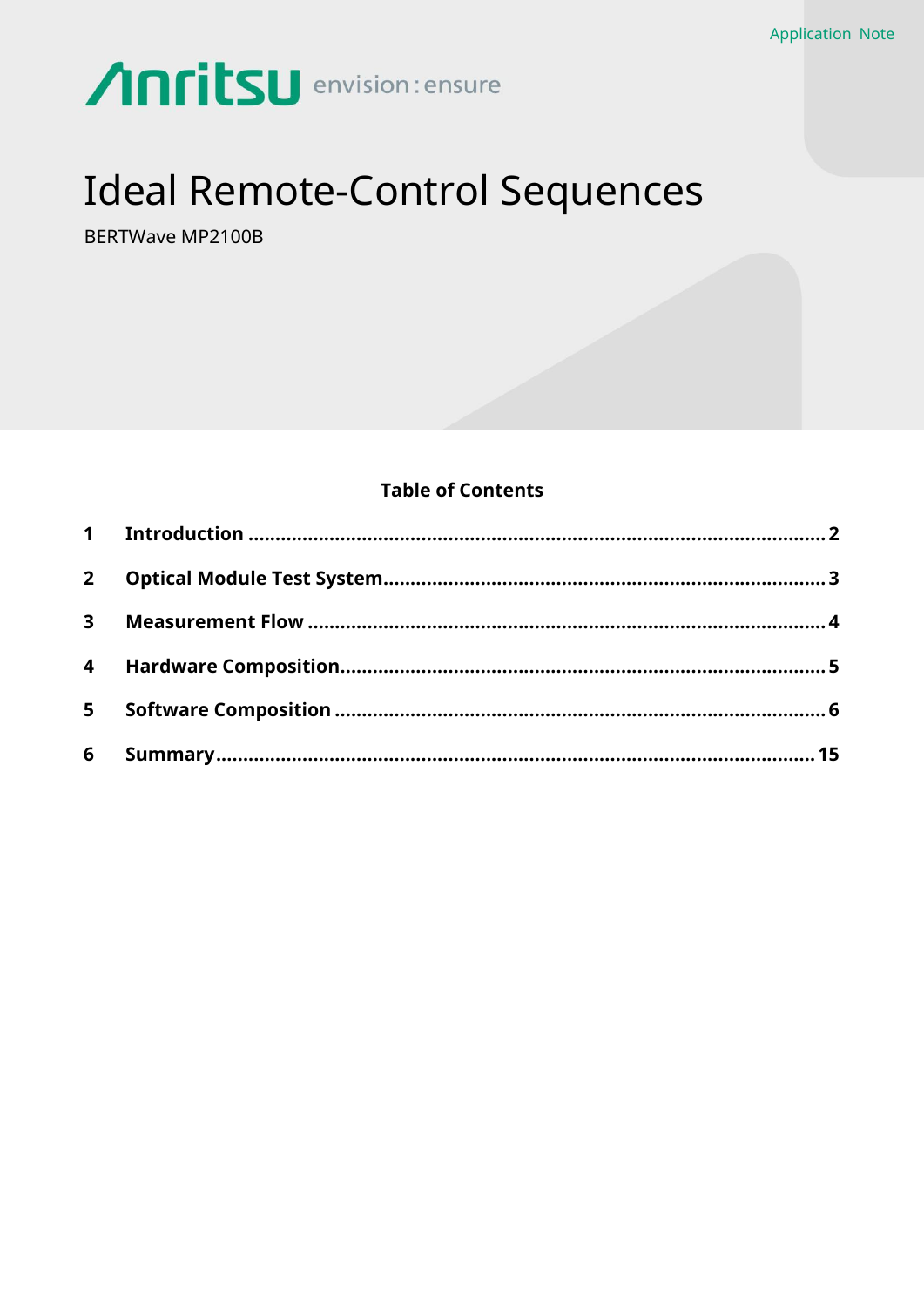# <span id="page-1-0"></span>**1 Introduction**

The BERTWave MP2100B (Fig. 1) was designed specifically for manufacturing applications and, in addition to helping to reduce initial infrastructure costs, it also reduces running costs. Furthermore, it has useful remote command functions for shortening measurement times on production lines.

This document introduces some remote sequences using the MP2100B functions and speed for QSFP+ measurements.

Commands for production of QSFP+ modules can be selected from remote commands of the MP2100B using the remote sequences described in this document, helping with configuration of easy-to-use test systems for optical modules.



*Fig. 1 BERTWave*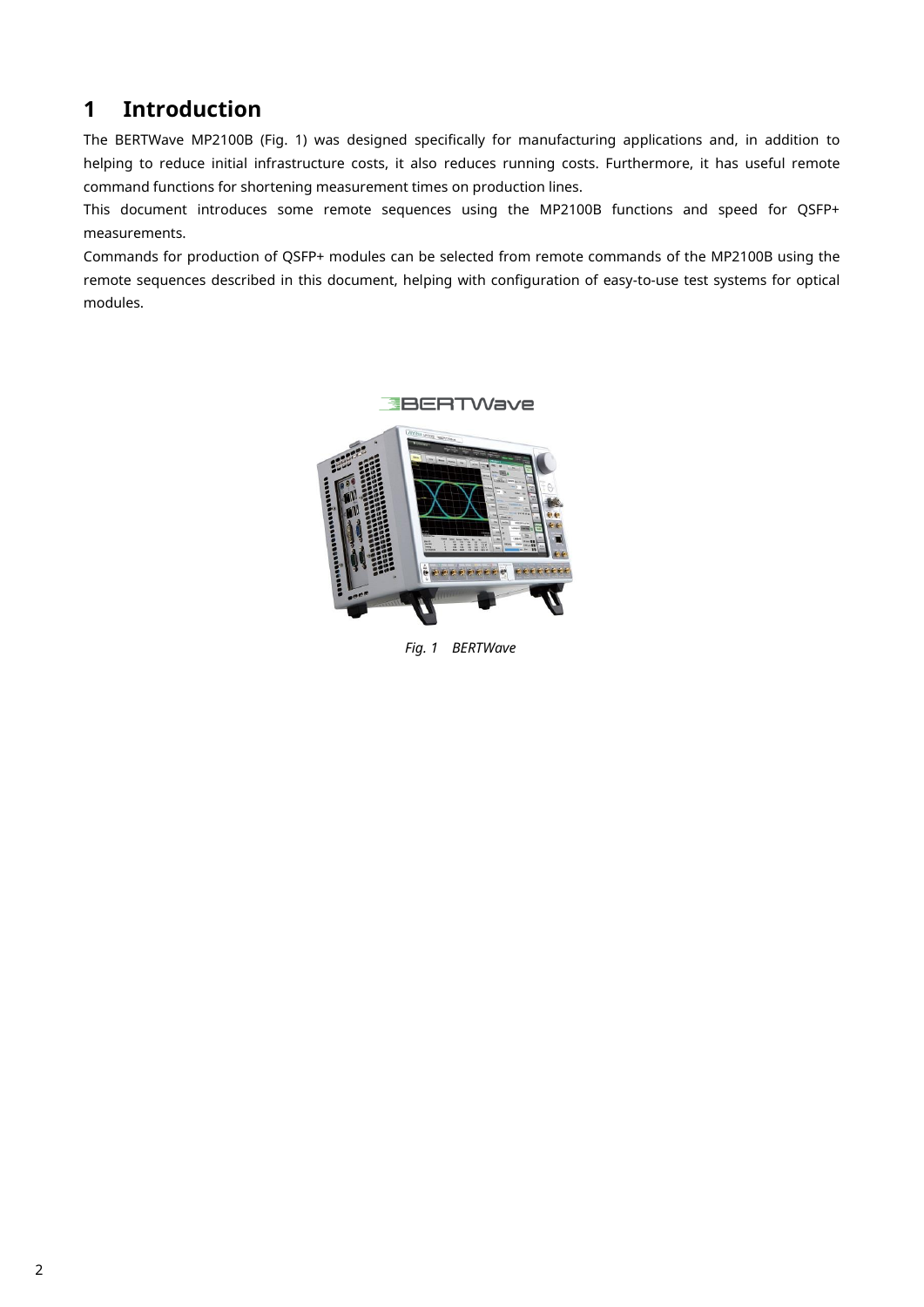# <span id="page-2-0"></span>**2 Optical Module Test System**

This document explains how to evaluate QSFP+ modules for 40GBase-LR4 as an example. Both the optical and electrical characteristics (Table 1) of optical modules can be evaluated using the system setup shown below (Fig. 2).



・Connect PPG XDATA Out of the BERTWave to the DUT

- ・Connect PPG DATA Out of the BERTWave to the Reference QSFP+
- ・Connect the DUT Rx Electrical output to the BERTWave ED Data In and Scope Ch A
- ・Connect the DUT Tx Optical output to the BERTWave Scope Ch B
- ・Connect the BERTWave sync out to Trigger Clk In

|  | Fig. 2  MP2100B (with Opt-014 and Opt-023 installed) Measurement System |  |  |
|--|-------------------------------------------------------------------------|--|--|
|--|-------------------------------------------------------------------------|--|--|

| <b>Interface</b>     | <b>Test Items</b>                                             |  |  |
|----------------------|---------------------------------------------------------------|--|--|
| <b>Electrical IF</b> | Jitter p-p, Jitter rms, Rise Time, Fall Time, etc.            |  |  |
| Optical IF           | Extinction Ratio, Average Power Adjustment                    |  |  |
|                      | Cross Point, Average Power, Extinction Ratio, OMA Value, etc. |  |  |
|                      | Mask Margin                                                   |  |  |
| Shared               | <b>Rx Optical Sensitivity</b>                                 |  |  |

### *Table 1 Test Items*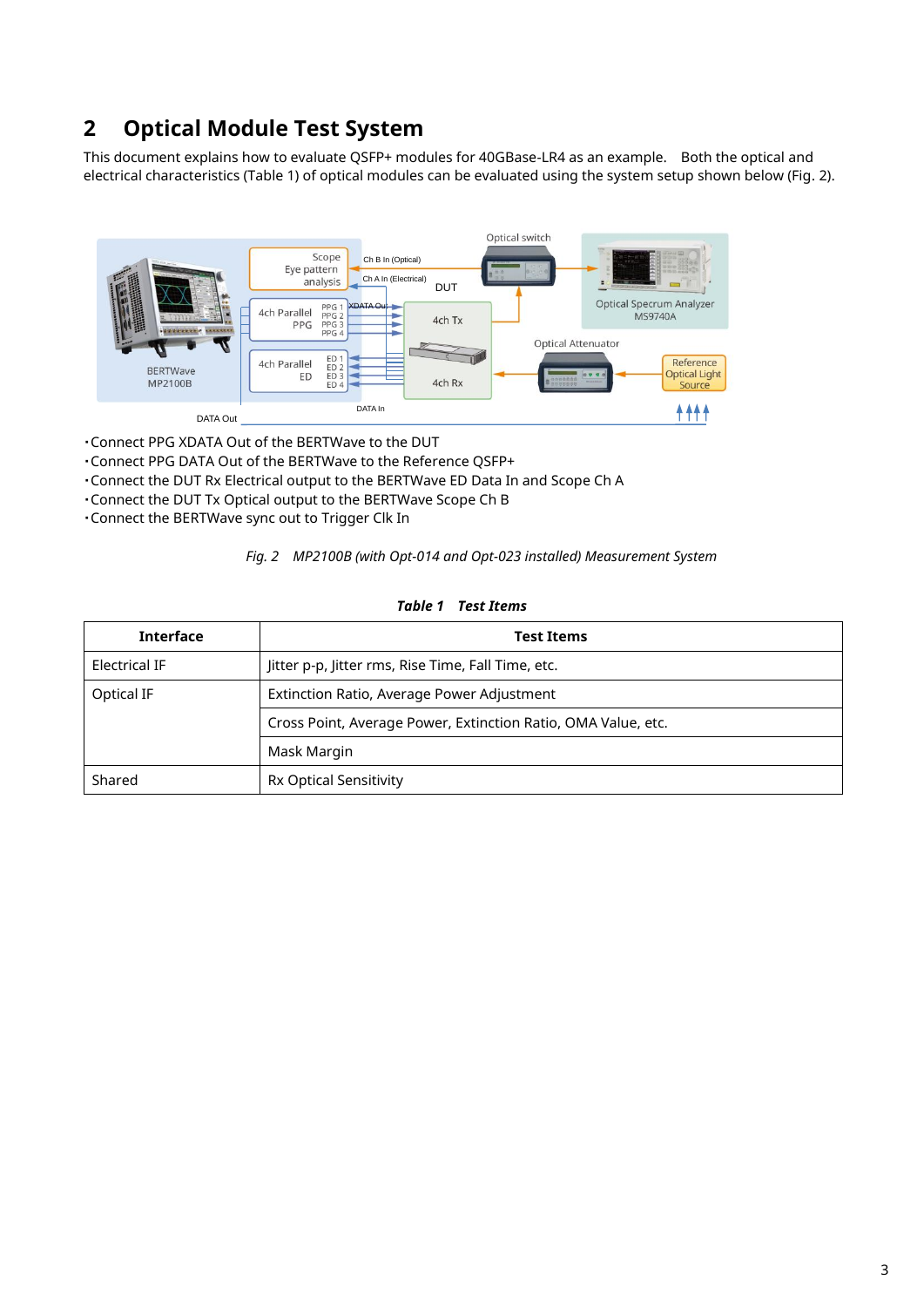# <span id="page-3-0"></span>**3 Measurement Flow**

Fig. 3 shows the overall measurement flow when performing the tests in Table 1. This document explains the remote sequences when performing these tests.



*Fig. 3 Overall Flow of Optical Module Evaluation*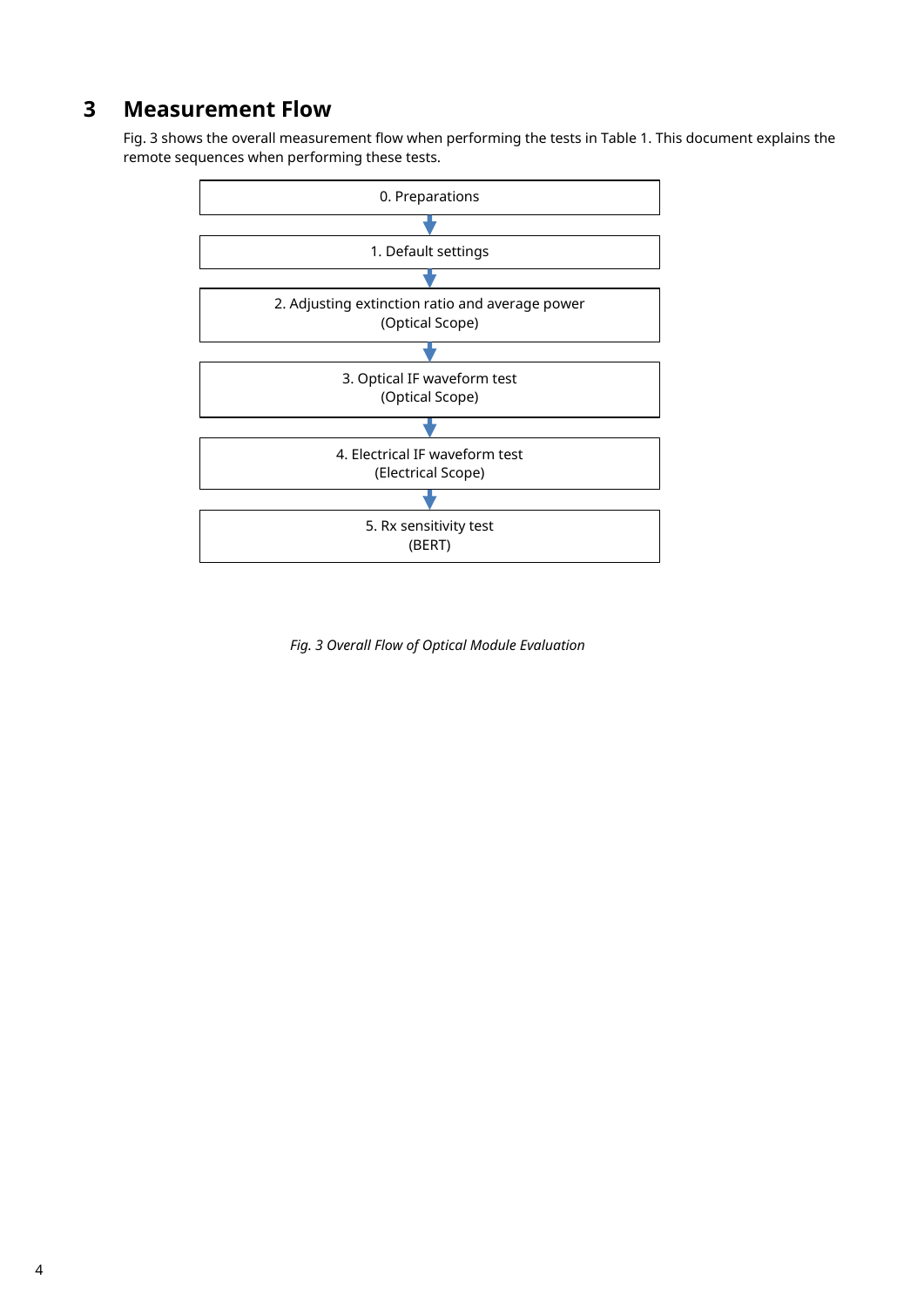# <span id="page-4-0"></span>**4 Hardware Configuration**

Table 2 below shows the options required for executing each block in Fig. 2.

| Module                  | <b>MP2100B</b> |
|-------------------------|----------------|
| RFRT                    | 014            |
| Optical Scope           | $023*$         |
| <b>Electrical Scope</b> | 023/021        |

# *Table 2 Options Required for Sequence Test*

\*Requires filter option sold separately 014: 4CH BERT

023: Optical and Single-ended Electrical Scope

021: Dual Electrical Scope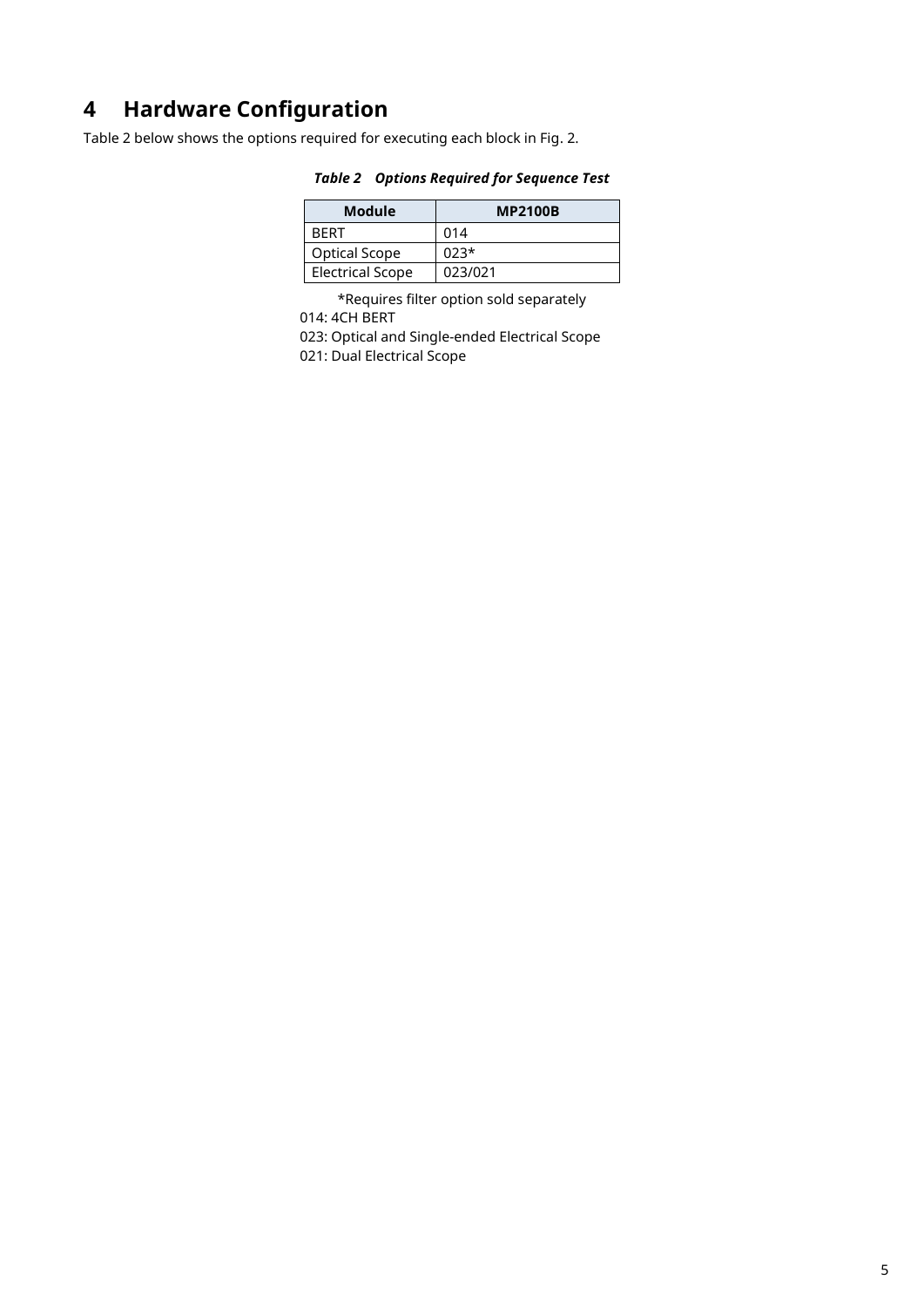# <span id="page-5-0"></span>**5 Software Configuration**

The command sequences explained in this document assume use of software version 4.0051 or later. Use of earlier software versions may result in abnormal operation and errors due to changes in command specifications. In addition, the MP2100B has commands to improve remote control speed. Table 3 explains the high-speed commands and compares the MP2100A and MP2100B. It also shows the improved remote commands.

| MP2100A Command                                | MP2100B Command                           |                                                                                                                                                                                                                     |
|------------------------------------------------|-------------------------------------------|---------------------------------------------------------------------------------------------------------------------------------------------------------------------------------------------------------------------|
|                                                | :BERT:ALL:PARam:TRACking                  | This command supports<br>changing the Channel<br>Tracking setting On/Off.<br>The MP2100B Channel<br>Tracking function sets same<br>PPG/ED basic settings for all<br>channels when Ch1 is set.<br>The default is On. |
|                                                | :SCOPe:DISPlay:MODE:EYE:FAST              | These command supports<br>changing the Fast Sampling<br>Mode setting On/Off.<br>The Fast Sampling Mode is 1.5<br>times faster than the<br>MP2100A/02A.<br>The default is On.                                        |
| :BERT[ <ch>]:SENSe:MEASure:S</ch>              | :BERT:ALL:SENSe:MEASure:IMMedia           | The :IMMediate? command                                                                                                                                                                                             |
| <b>TARt</b>                                    | te? <time>[,<item>]</item></time>         | performs BER measurement                                                                                                                                                                                            |
| :BERT[ <ch>]:SENSe:MEASure:E</ch>              |                                           | with one command at                                                                                                                                                                                                 |
| ALarm:STATe?                                   |                                           | measurement times of 10 ms                                                                                                                                                                                          |
| :BERT[ <ch>]:SENSe:MEASure:S</ch>              |                                           | to 3 s.                                                                                                                                                                                                             |
| <b>TOP</b>                                     | :BERT:ALL:SENSe:MEASure:STARt             | Using the MP2100B,                                                                                                                                                                                                  |
| :BERT[ <ch>]:CALCulate:DATA:<br/>MONitor?</ch> | :BERT:ALL:SENSe:MEASure:EALarm:<br>STATe? | appending the [:ALL] key word<br>to a command performs a                                                                                                                                                            |
| :BERT[ <ch>]:DISPlay:RESult:EA</ch>            | :BERT:ALL:SENSe:MEASure:STOP              | batch operation for all                                                                                                                                                                                             |
| Larm:HRESet                                    | :BERT:ALL:CALCulate:DATA:MONitor          | channels.                                                                                                                                                                                                           |
| :BERT[ <ch>]:CALCulate:DATA:E</ch>             | ?                                         | This command supports 50%                                                                                                                                                                                           |
| ALarm? " <period>:<item>"</item></period>      | :BERT:ALL:DISPlay:RESult:EALarm:H         | faster measurement than the                                                                                                                                                                                         |
|                                                | <b>RESet</b>                              | MP2100A.                                                                                                                                                                                                            |
| $[<$ ch>]=1,2,3,4                              | :BERT:ALL:CALCulate:DATA:EALarm?          |                                                                                                                                                                                                                     |
| The above commands must be                     | " <period>:<item>"</item></period>        |                                                                                                                                                                                                                     |
| repeated for each                              |                                           |                                                                                                                                                                                                                     |
| masurement channel.                            |                                           |                                                                                                                                                                                                                     |

## *Table 3 MP2100B New Commands*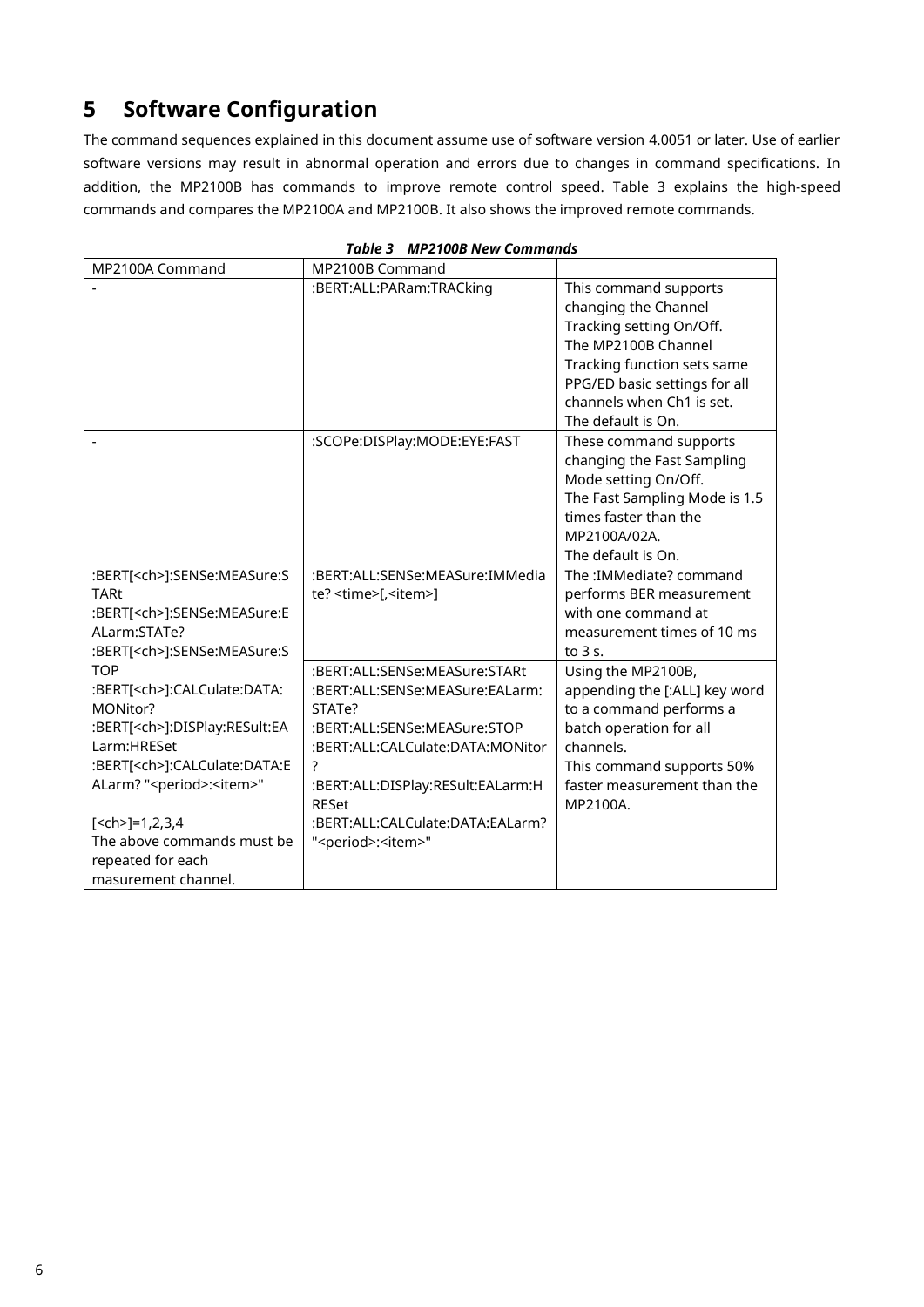Command Sequences

0. Preparations

Initialize the system and perform calibration before use. Execute the settings according to the following procedures (Tables 4).

| <b>Step</b> | <b>Module</b> | <b>Function</b>                | <b>Remote Command</b>       | <b>Explanation</b>                                                                                                                                                                                                                                                               |
|-------------|---------------|--------------------------------|-----------------------------|----------------------------------------------------------------------------------------------------------------------------------------------------------------------------------------------------------------------------------------------------------------------------------|
| $0 - 1$     | Shared        | <b>Initializes</b><br>settings | Write('*RST')               | Initializes settings.                                                                                                                                                                                                                                                            |
| $0 - 2$     |               | Calibrates<br>scope            |                             | Calibrates scope amplitude<br>and returns calibration<br>results.<br>*When calibrating, confirm<br>that there is no signal input<br>to the scope input<br>connectors (Ch A/B In,<br>Trigger Clk In).                                                                             |
|             | Scope         |                                | :SCOPe:CALibrate:AMPLitude? | *Since calibration<br>processing requires about<br>50 s in the Eye mode, set<br>the response wait timeout<br>to at least 60 s. At other<br>times, we recommend<br>setting a timeout of at least<br>30 s because<br>communications do not<br>timeout during command<br>execution. |

# *Table 4 Preparation Setting Sequence*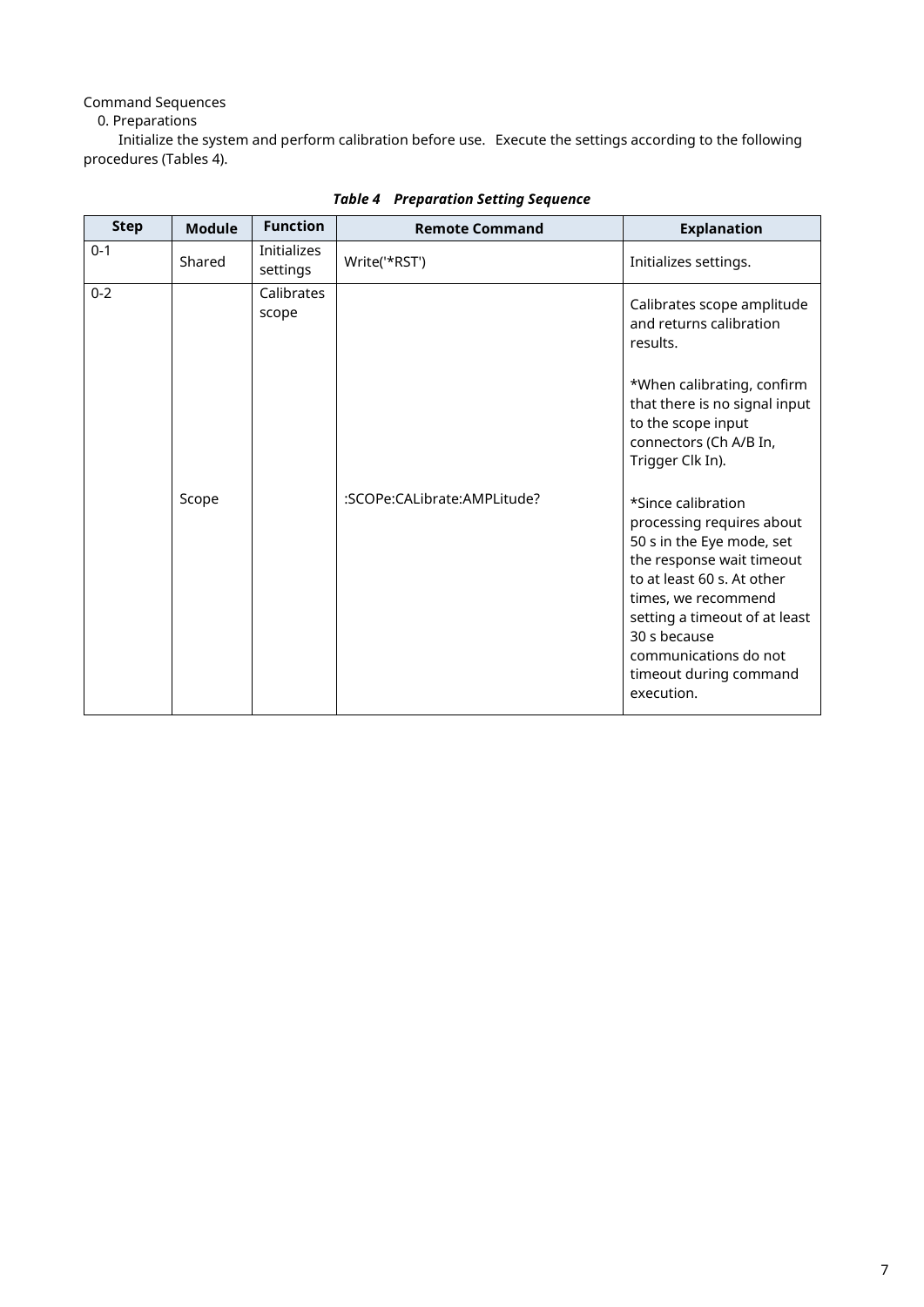## 1. Default Settings

Initial setting of the system and set items is the bit rate, electrical-signal parameters (amplitude, test pattern) and optical-signal wavelength, filters, etc., as follows for the optical module to be used. Execute the settings according to the following procedures (Tables 5).

| <b>Step</b> | <b>Module</b> | <b>Function</b>                                                                  | <b>Remote Command</b>                                                                                                                                                                                    | <b>Explanation</b>                                                                                                                                                         |
|-------------|---------------|----------------------------------------------------------------------------------|----------------------------------------------------------------------------------------------------------------------------------------------------------------------------------------------------------|----------------------------------------------------------------------------------------------------------------------------------------------------------------------------|
| $1 - 1$     |               | <b>Displays</b><br>PPG/ED<br>ch1                                                 | :DISPlay:ACTive 1                                                                                                                                                                                        | Displays PPG/ED Ch1<br>screen.                                                                                                                                             |
| $1 - 2$     | <b>BERT</b>   | Sets bit<br>rate,<br>offset,<br>amplitude,<br>test<br>pattern                    | :BERT:OUTPut:BITRate:STANdard<br>"10G LAN"<br>:BERT:SOURce:PATTern:TYPE PRBS31<br>:BERT1:OUTPut:DATA:AMPLitude<br>DATA, 0.5<br>:BERT2:OUTPut:DATA:AMPLitude<br>DATA, 0.5<br>:BERT3:OUTPut:DATA:AMPLitude | Sets PPG/ED (10GbE bit rate<br>(10.312G), PRBS31 test<br>pattern and 0.5 Vp-p<br>amplitude).<br>Uses MP2100B Channel<br>Tracking function to set                           |
|             |               |                                                                                  | DATA, 0.5<br>:BERT4:OUTPut:DATA:AMPLitude<br>DATA, 0.5                                                                                                                                                   | same PPG/ED basic settings<br>for all channels if Ch1 set.                                                                                                                 |
| $1 - 3$     |               | Sets PPG<br>output                                                               | :SOURce:OUTPut:ASET ON                                                                                                                                                                                   | Sets PPG output to ON.<br>Use<br>":BERT:OUTPut:DATA:OUTP<br>ut" to set ON at each<br>channel.                                                                              |
| $1 - 4$     | O/E           | Sets<br>optical<br>input<br>(filter,<br>wavelengt<br>h,<br>correction<br>factor) | :OE:INPut:FILTer 6<br>:OE:INPut:WAVLength 1310<br>:OE:CONFigure:EXRCorrection 1<br>:OE:CONFigure:EXRCorrection:FACTor<br>3.00                                                                            | Sets optical input (10GbE<br>filter, 1310 nm wavelength,<br>3% correction factor*)<br>*Set the correction factor<br>as required to give the<br>reference Extinction Ratio. |
| $1 - 5$     | Scope         | Displays<br>scope                                                                | :DISPlay:ACTive 5                                                                                                                                                                                        | Displays Scope screen.                                                                                                                                                     |

## *Table 5 Initialization Setting Sequence using MP2100B*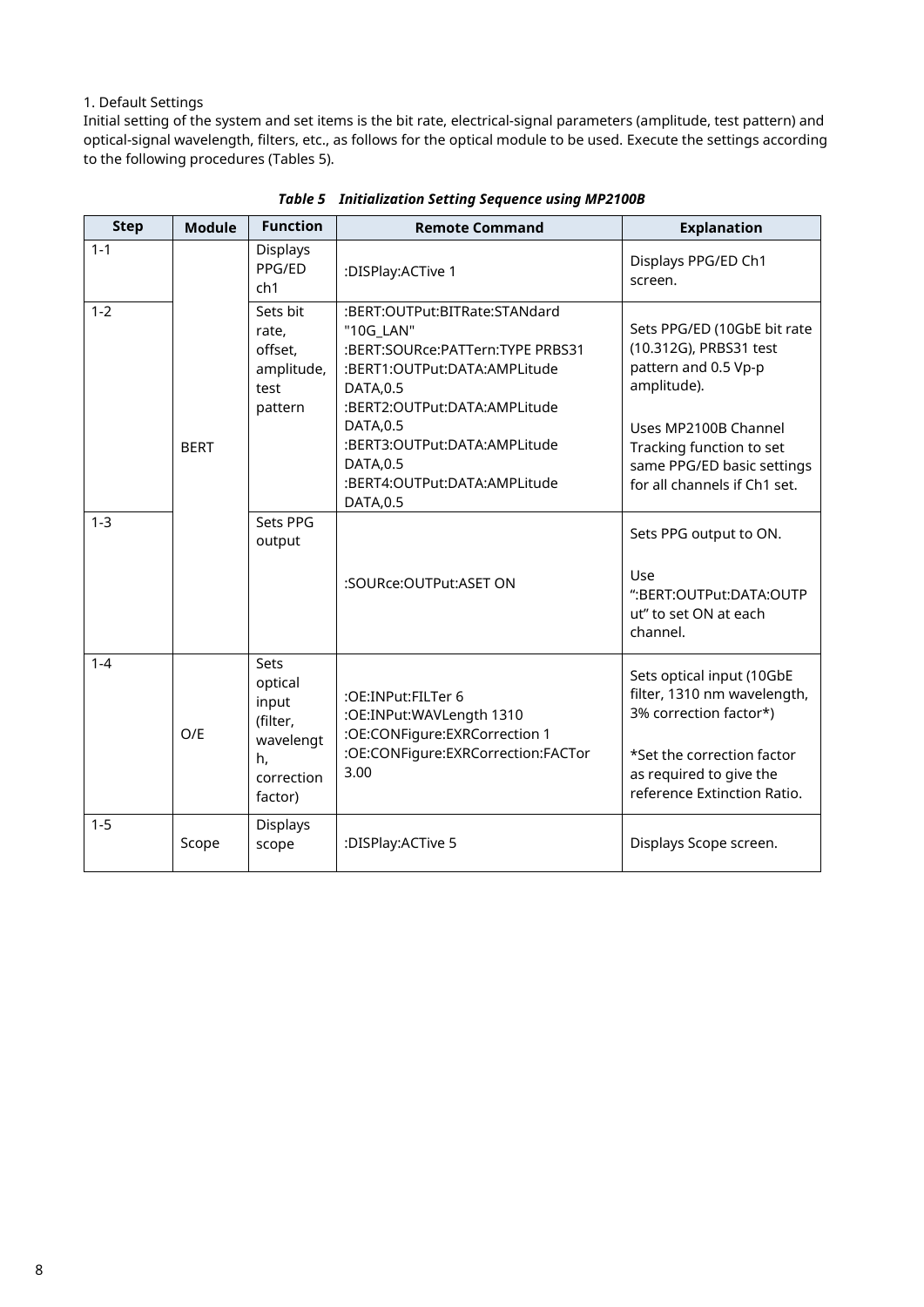2. Adjusting Extinction Ratio and Average Power (Optical Scope)

Adjust the Extinction Ratio and Average Power. The range for the Extinction Ratio and Average Power is determined by each standard so adjustment is made as necessary by adjusting within this range to change the Extinction Ratio and Average Power to the best position as follows:

Execute the settings according to the following procedures (Tables 6).

| <b>Step</b> | <b>Module</b>    | <b>Function</b>                       | <b>Remote Command</b>                                                                                        | <b>Explanation</b>                                                                                                                                                              |
|-------------|------------------|---------------------------------------|--------------------------------------------------------------------------------------------------------------|---------------------------------------------------------------------------------------------------------------------------------------------------------------------------------|
| $2 - 1$     |                  | Sets<br>measure<br>d<br>channel       | :SCOPe:INPut:CHA OFF<br>:SCOPe:INPut:CHB ON<br>:SCOPe:CONFigure:MEASure:CHANnel B                            | Sets measured channel to<br><b>B.</b>                                                                                                                                           |
| $2 - 2$     |                  | Sets<br>sampling<br>condition         | :SCOPe:OPTion:MAX:SAMPles:NUMber<br>1350<br>:SCOPe:ACCUmulation:TYPe PERSistency                             | Sets sampling conditions<br>(1350 sampling count and<br>Persistency mode).                                                                                                      |
| $2 - 3$     |                  | Sets<br>amplitud<br>e                 | :SCOPe:DISPlay:WINDow:Y:DIVision:CHB<br>200                                                                  | Sets y-axis scale.                                                                                                                                                              |
| $2 - 4$     |                  | Sets test<br>mode                     | :SCOPe:CONFigure:MEASure:TYPe<br>AMPTIME                                                                     | Sets test mode to<br>Amplitude/Time.                                                                                                                                            |
| $2 - 5$     | Optical<br>Scope | Selects<br>measure<br>ment<br>items   | :SCOPe:CONF:MEAS:AMPTIME1 CHB, 6<br>:SCOPe:CONF:MEAS:AMPTIME2 CHB, 8                                         | Selects items displayed on<br>measurement screen<br>(Average Power and<br>Extinction Ratio).                                                                                    |
| $2 - 6$     |                  | <b>Starts</b><br>sampling             | :SCOPe:SAMPling:STATus RUN                                                                                   | Starts sampling.                                                                                                                                                                |
| $2 - 7$     |                  | Executes<br>measure<br>ment<br>result | :SCOPe:FETCh:AMPLitude:AVEPower?<br>:SCOPe:FETCh:AMPLitude:EXTRatio?<br>:SCOPe:DISPlay:WINDow:GRAPhics:CLEar | Executes measurement<br>results (Average Power and<br>Extinction Ratio) and clears<br>result. Adjusts DUT and<br>repeats until measurement<br>result becomes expected<br>value. |
| $2 - 8$     |                  | Stops<br>sampling                     | :SCOPe:SAMPling:STATus HOLD                                                                                  | Stops sampling.                                                                                                                                                                 |

## *Table 6 Extinction Ratio and Average Power Adjustment Sequence*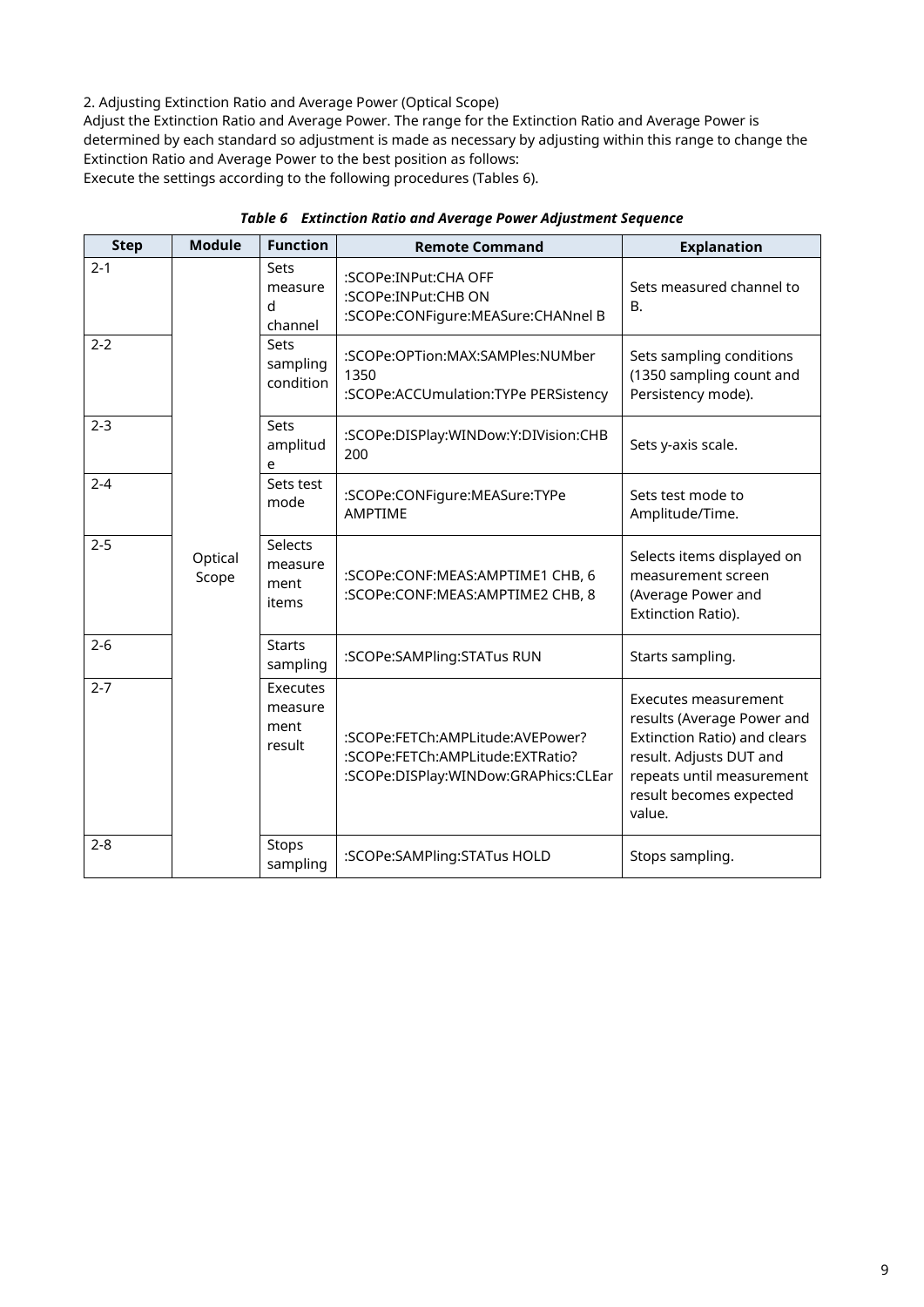## 3. Optical IF Waveform Test (Optical Scope)

Execute the Waveform Test for the signal output from the optical IF of the optical module. This is the most important test item for confirming the optical module characteristics; it is an index of the compatibility of transceivers in the network and the performance. To confirm that the optical signal quality satisfies the standards, in addition to evaluating the Cross Point, Average Power, Extinction Ratio, and OMA, also use the Mask Margin test to confirm that the margin satisfies the mask determined by the standard. Execute the settings according to the following procedures (Tables 7).

| <b>Step</b> | <b>Module</b> | <b>Function</b>                           | <b>Remote Command</b>                                                                                                                                                                         | <b>Explanation</b>                                                                                                                            |
|-------------|---------------|-------------------------------------------|-----------------------------------------------------------------------------------------------------------------------------------------------------------------------------------------------|-----------------------------------------------------------------------------------------------------------------------------------------------|
| $3-1$       |               | <b>Sets</b><br>measurem<br>ent<br>channel | :SCOPe:INPut:CHA OFF<br>:SCOPe:INPut:CHB ON<br>:SCOPe:CONFigure:MEASure:CHANnel<br>B                                                                                                          | Sets measurement channel<br>to B.                                                                                                             |
| $3 - 2$     |               | Sets<br>sampling<br>conditions            | :SCOPe:OPTion:MAX:SAMPles:NUMber<br>1350<br>:SCOPe:ACCUmulation:TYPe LIMited<br>:SCOPe:ACCUmulation:LIMit<br>WAVeform, 100                                                                    | Sets sampling conditions<br>(1350 sampling number,<br>Limited mode and 100<br>waveform capture count).                                        |
| $3-3$       |               | Sets test<br>mode                         | :SCOPe:CONFigure:MEASure:TYPe<br>AMPMask<br>:SCOPe:CONFigure:MASK:TYPe 11                                                                                                                     | Sets test mode to<br>Amplitude/Time & Mask.<br>Specifies mask file (10 GbE<br>LAN/PHY).                                                       |
| $3 - 4$     | Optical       | Selects<br>measurem<br>ent items          | :SCOPe:CONFigure:MEASure:AMPTIME<br>1 CHA, 4<br>:SCOPe:CONFigure:MEASure:AMPTIME<br>2 CHA, 6<br>:SCOPe:CONFigure:MEASure:AMPTIME<br>3 CHA, 8<br>:SCOPe:CONFigure:MEASure:AMPTIME<br>4 CHA, 15 | Selects items displayed on<br>measurement items (Cross<br>Point, Average Power<br>(dBm), Extinction Ratio,<br>OMA (mW)).                      |
| $3 - 5$     | Scope         | Executes<br>Auto scale                    | :SCOPe:DISPlay:WINDow:SCALe:AUTOs<br>cale BOTH                                                                                                                                                | Executes Auto scale.<br>Specifying the parameters<br>with the Auto scale<br>command can shorten the<br>execution time (about 1 s at<br>BOTH). |
| $3-6$       |               | Executes<br>sampling                      | :SCOPe:SAMPling:STATus RUN<br>:SCOPe:SAMPling:STATus?', 'HOLD                                                                                                                                 | Executes sampling and<br>waits until completed.<br>(Repeats until HOLD<br>returned by STATe?<br>command.)                                     |
| $3 - 7$     |               | Queries<br>measurem<br>ent results        | :SCOPe:MEASure:MASK:MARGin?<br>:SCOPe:FETCh:AMPLitude:CROSsing?<br>:SCOPe:FETCh:AMPLitude:AVEPower?<br>:SCOPe:FETCh:AMPLitude:EXTRatio?<br>:SCOPe:FETCh:AMPLitude:OMA:MW?                     | Queries measurement<br>results (Mask Margin, Cross<br>Point, Average Power,<br>Extinction Ratio, OMA).                                        |
| $3 - 8$     |               | Executes<br>screen<br>copy                | :MODule:ID 5<br>:SCOPe:EYEPulse:PRINt:COPY<br>"screen_data","C:/screen_copy"                                                                                                                  | Executes screen copy and<br>captures screen data.                                                                                             |

*Table 7 Optical IF Waveform Test Sequence*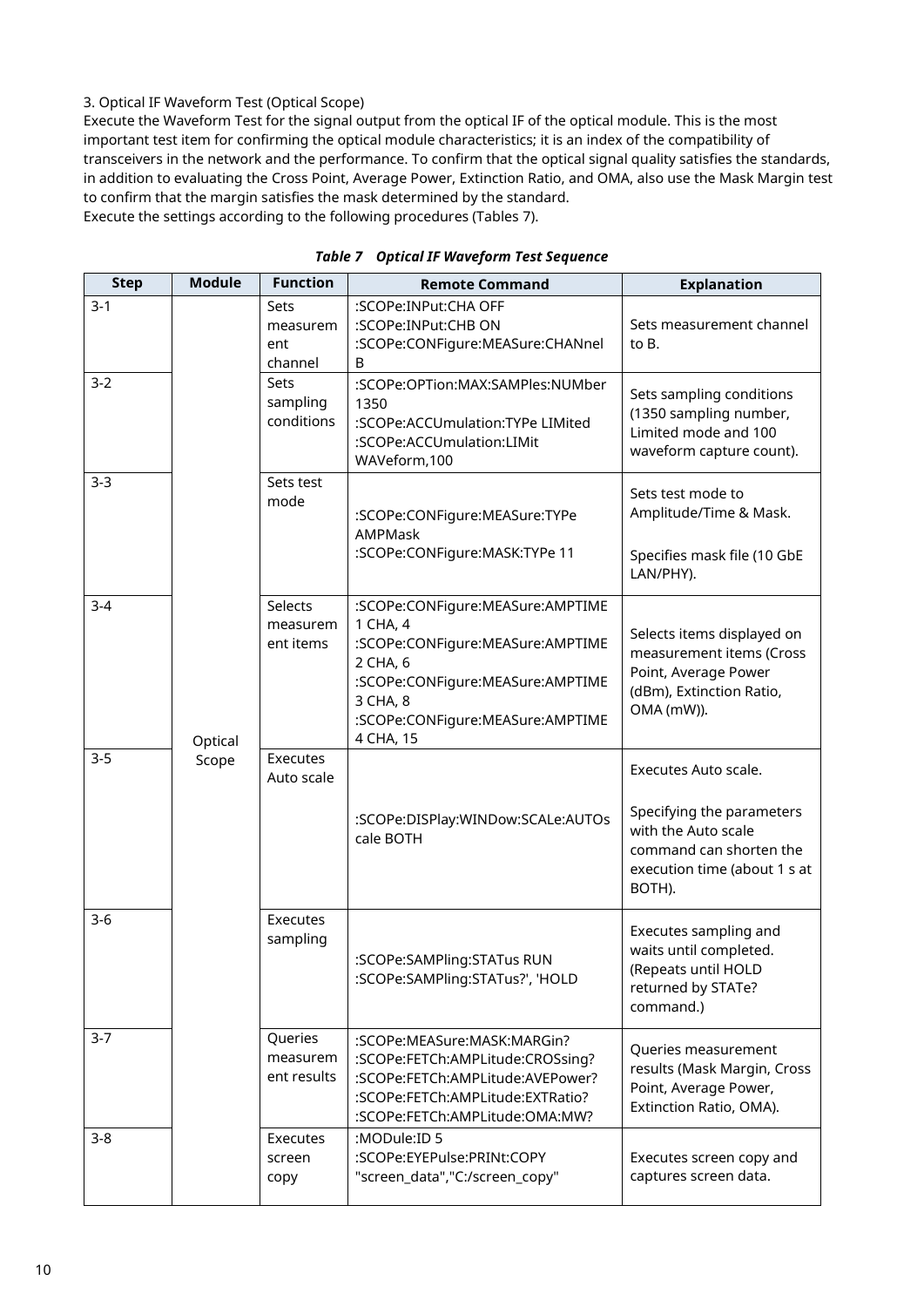| :SYSTem:DISPlay:DATA? | *Use the same file name<br>for the COPY command file<br>name (to prevent<br>compressing BERTWave<br>disk region).                                                                                                                           |
|-----------------------|---------------------------------------------------------------------------------------------------------------------------------------------------------------------------------------------------------------------------------------------|
|                       | *Special read processing is<br>required because the<br>response to<br>the :SYSTem:DISPlay:DATA?<br>command (screen data) is<br>binary data. For details,<br>refer to the explanation of<br>the DATA? command in the<br>operation<br>manual. |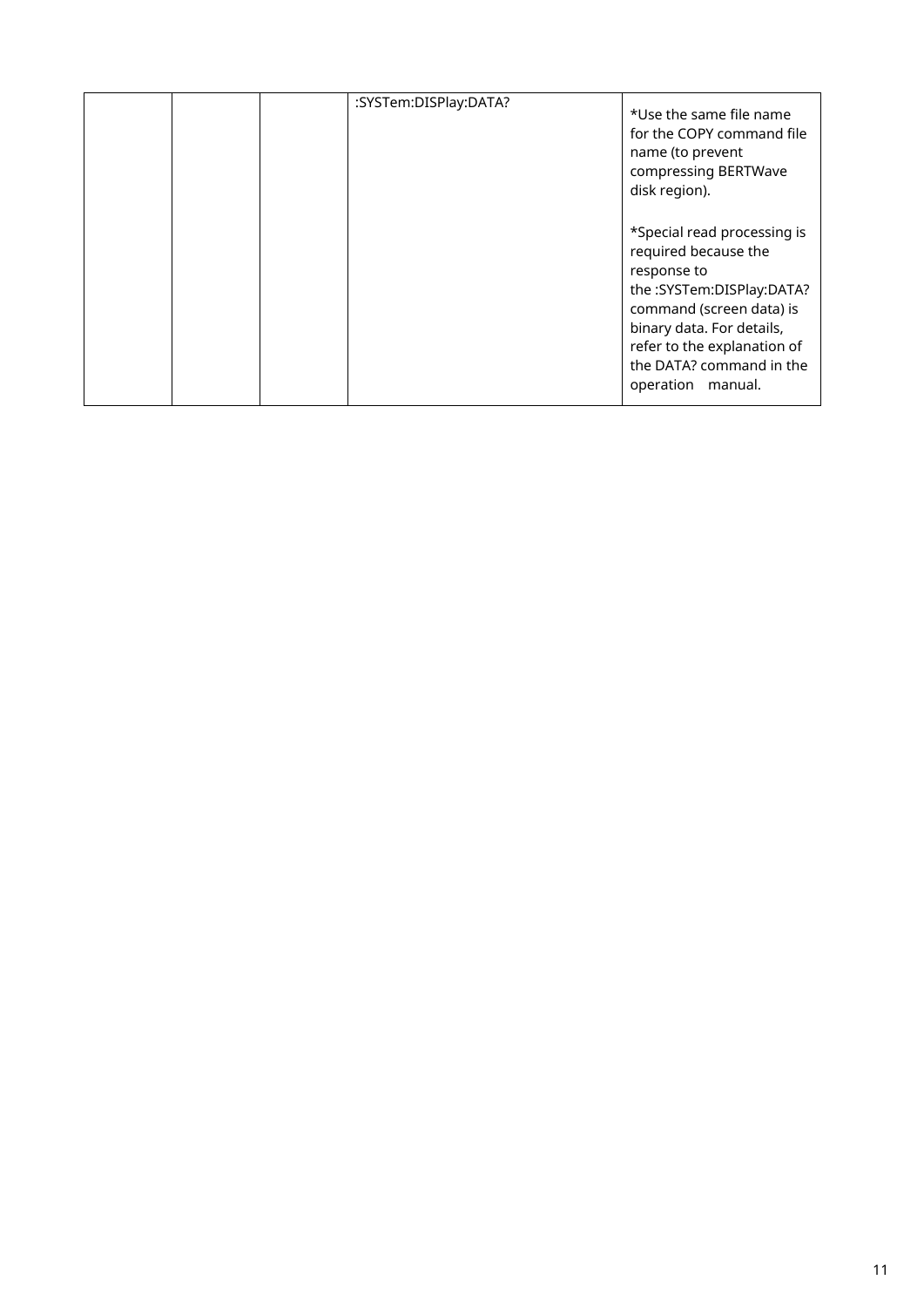## 4. Electrical IF Waveform Test (Electrical Scope)

Execute the Waveform Test for the signal output from the electrical IF of the optical module. To confirm that the output signal quality meets the standards, evaluate the Jitter and the Rise Time and Fall Time using the following procedure:

Execute the settings according to the following procedures (Tables 8).

| <b>Step</b> | <b>Module</b>       | <b>Function</b>                    | <b>Remote Command</b>                                                                                                                                                                           | <b>Explanation</b>                                                                                                                                                     |
|-------------|---------------------|------------------------------------|-------------------------------------------------------------------------------------------------------------------------------------------------------------------------------------------------|------------------------------------------------------------------------------------------------------------------------------------------------------------------------|
| $4-1$       |                     | Sets<br>measurem<br>ent<br>channel | :SCOPe:INPut:CHA ON<br>:SCOPe:INPut:CHB OFF<br>:SCOPe:CONFigure:MEASure:CHANnel<br>A                                                                                                            | Sets measurement channel<br>to A.                                                                                                                                      |
| $4-2$       |                     | Sets<br>sampling<br>conditions     | :SCOPe:OPTion:MAX:SAMPles:NUMber<br>1350<br>:SCOPe:ACCUmulation:TYPe LIMited<br>:SCOPe:ACCUmulation:LIMit<br>WAVeform,100                                                                       | Sets sampling conditions<br>(1350 sampling number,<br>Limited mode and 100<br>waveform capture count).                                                                 |
| $4 - 3$     |                     | Sets test<br>mode                  | :SCOPe:CONFigure:MEASure:TYPe<br><b>AMPTIME</b>                                                                                                                                                 | Sets test mode to<br>Amplitude/Time & Mask.                                                                                                                            |
| 4-4         |                     | Selects<br>measurem<br>ent items   | :SCOPe:CONFigure:MEASure:AMPTIME<br>1 CHA, 9<br>:SCOPe:CONFigure:MEASure:AMPTIME<br>2 CHA, 10<br>:SCOPe:CONFigure:MEASure:AMPTIME<br>3 CHA, 11<br>:SCOPe:CONFigure:MEASure:AMPTIME<br>4 CHA, 12 | Selects items displayed on<br>measurement items<br>(Jitter p-p, Jitter (rms), Rise<br>Time, Fall Time).                                                                |
| $4 - 5$     | Electrical<br>Scope | Executes<br>Auto Scale             | :SCOPe:DISPlay:WINDow:SCALe:AUTOs<br>cale BOTH                                                                                                                                                  | Executes Auto scale.<br>Specifying the parameters<br>with the Auto scale<br>command can shorten the<br>execution time (about 1 s at<br>BOTH).                          |
| 4-6         |                     | Executes<br>sampling               | :SCOPe:SAMPling:STATus RUN<br>:SCOPe:SAMPling:STATus?', 'HOLD'                                                                                                                                  | Executes sampling and<br>waits until completed.<br>(Repeats until HOLD<br>returned by STATe?<br>command.)                                                              |
| $4 - 7$     |                     | Queries<br>measurem<br>ent result  | :SCOPe:FETCh:TIME:JITTer:PPeak?<br>:SCOPe:FETCh:TIME:JITTer:RMS?<br>:SCOPe:FETCh:TIME:TRISe?<br>:SCOPe:FETCh:TIME:FTIMe?                                                                        | Queries measurement<br>results (Jitter p-p, Jitter<br>(rms), Rise Time, Fall Time).                                                                                    |
| $4 - 8$     |                     | Executes<br>screen<br>copy         | :SCOPe:EYEPulse:PRINt:COPY<br>"screen_data","C:/screen_copy"<br>:SYSTem:DISPlay:DATA?                                                                                                           | Executes screen copy and<br>captures screen data.<br>*Use the same file name<br>for the COPY command file<br>name (to prevent<br>compressing BERTWave<br>disk region). |

*Table 8 Electrical IF Waveform Test Sequence*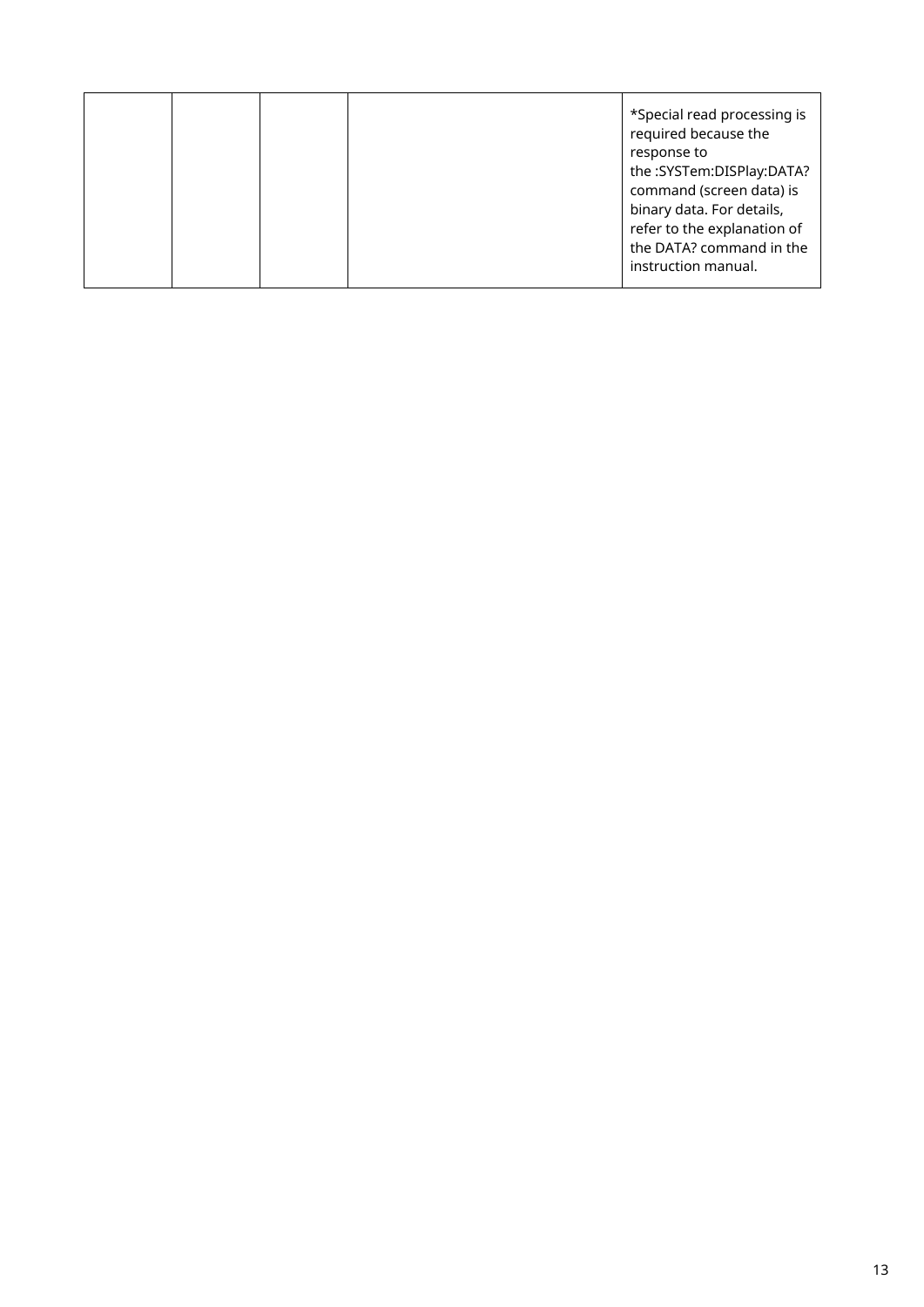## 5. Rx Sensitivity Test (BERT)

The Rx Sensitivity Test is one of the most important test items for quantifying the optical receiver tolerance; it confirms the minimum optical signal power that can be recognized. In concrete terms, the optical power is reduced using a variable optical attenuator while using a BERT to confirm the number of bit errors. Generally, it is the optical power when there are no errors of 1 x  $10^{-12}$  bit. The Rx Sensitivity Test is performed as follows: Execute the settings according to the following procedures (Tables 9).

<span id="page-13-0"></span>

| <b>Step</b> | <b>Module</b> | <b>Function</b>       | <b>Remote Command</b>                                                                                                                                                                                                                    | <b>Explanation</b>                                                                                                                                                                                                                                                                                                                                                                                                                                                     |
|-------------|---------------|-----------------------|------------------------------------------------------------------------------------------------------------------------------------------------------------------------------------------------------------------------------------------|------------------------------------------------------------------------------------------------------------------------------------------------------------------------------------------------------------------------------------------------------------------------------------------------------------------------------------------------------------------------------------------------------------------------------------------------------------------------|
| $5-1$       |               | Excutes<br><b>BER</b> | :BERT:ALL:SENSe:MEASure:IMMediate?<br>10,"ER:TOTal"                                                                                                                                                                                      | [At BER curve estimation]<br>The MP2100B can capture<br>measurement results after<br>the measurement start<br>using the IMMediate?<br>command. If the<br>measurement time is 10 ms<br>to 3 s, it is a fast speed.                                                                                                                                                                                                                                                      |
| $5-2$       | <b>BERT</b>   | Excutes<br><b>BER</b> | :BERT:SENSe:MEASure:EALarm:MODE<br>SINGle<br>:BERT:SENSe:MEASure:EALarm:PERiod<br>0,0,1,40<br>:BERT:ALL:SENSe:MEASure:STARt<br>:BERT:ALL:SENSe:MEASure:EALarm:STA<br>Te?', '0'<br>:BERT:ALL:CALCulate:DATA:EALarm?<br>"CURRent:ER:TOTal" | [Requires BER<br>measurement for more<br>than $3 s$ ]<br>In this example, the time<br>for a single measurement<br>is set to 100 s (1 minute 40<br>seconds), the BER<br>measurement is started,<br>and the error rate is<br>confirmed.<br>Using the MP2100B,<br>appending the [:ALL] key<br>word to a command<br>executes batch operation<br>for all channels.<br>Continuous BER<br>measurement using Optical<br>Attenuator and changing<br>optical level when no error |

|  |  | <b>Table 9 RX Sensitivity Test Sequence</b> |
|--|--|---------------------------------------------|
|--|--|---------------------------------------------|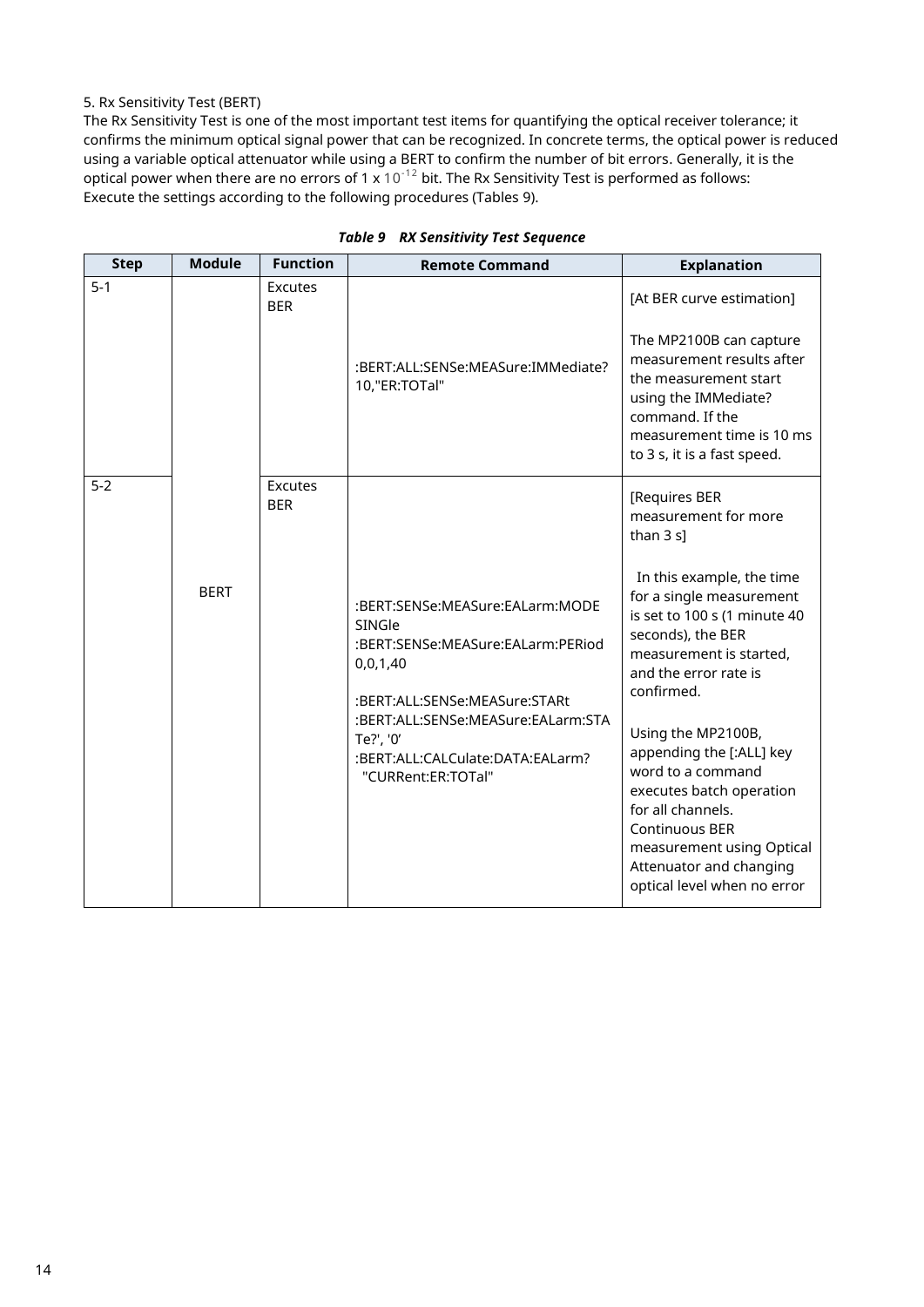# **6 Summary**

This document introduces some sequences using the MP2100B for fast and stable measurements of optical modules on production lines.

Please use these better test methods to help improve the quality and competitiveness of customers' manufactured products.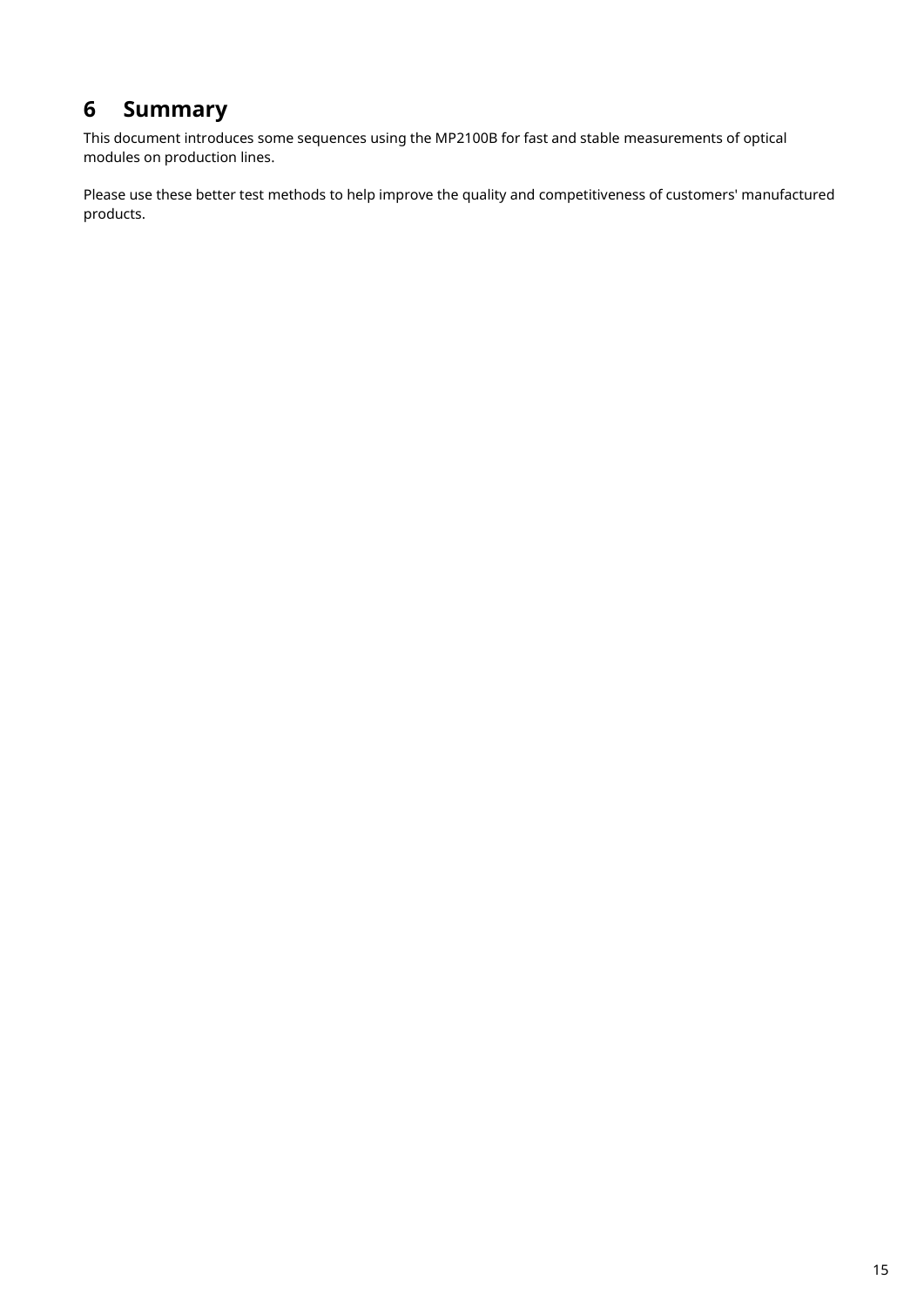# **Appendix**

# **Sample code**

private void ExecuteInitializeSequence()

```
 {
```

```
 Query("*CLS;*IDN?");
 Query("*OPT?");
```

```
 Log("--------------------------");
 Log("----- 0. Berfore Use -----");
 Log("--------------------------");
```
 Log("-- Reset BERTWave"); Write("\*RST");

 Log("-- Check error and operation complete"); Query(":SYSTem:ERRor?");

if (checkBoxOpticalScope.Checked || checkBoxElectricalScope.Checked)

 $\{$ 

Log("-- Caribrate Scope");

Write(":DISPlay:ACTive 5");

 MessageBox.Show("Scope Calibration:¥nPlease turn off or disconnect all data and clock input signals.¥nThis will take about 50 seconds.¥n");

```
 Log("(This will take about 50 seconds)");
int currentTimeout = m_mbs.Timeout;
m_mbs.Timeout = 60000;
 Query(":SCOPe:CALibrate:AMPLitude?");
 m_mbs.Timeout = currentTimeout;
```
}

```
 Log("------------------------------");
 Log("----- 1. Initial Setting -----");
 Log("------------------------------");
```
if (checkBoxBERT.Checked)

```
\{
```

```
 Log("-- Setup PPG/ED");
 Write(":DISPlay:ACTive 1");
 Write(":BERT:OUTPut:BITRate:STANdard ¥"10G_LAN¥"");
 Write(":BERT:SOURce:PATTern:TYPE PRBS31");
 //Write(":BERT1:OUTPut:DATA:AMPLitude DATA,0.5");
 //Write(":BERT2:OUTPut:DATA:AMPLitude DATA,0.5");
 //Write(":BERT3:OUTPut:DATA:AMPLitude DATA,0.5");
 //Write(":BERT4:OUTPut:DATA:AMPLitude DATA,0.5");
 Write(":SOURce:OUTPut:ASET ON");
```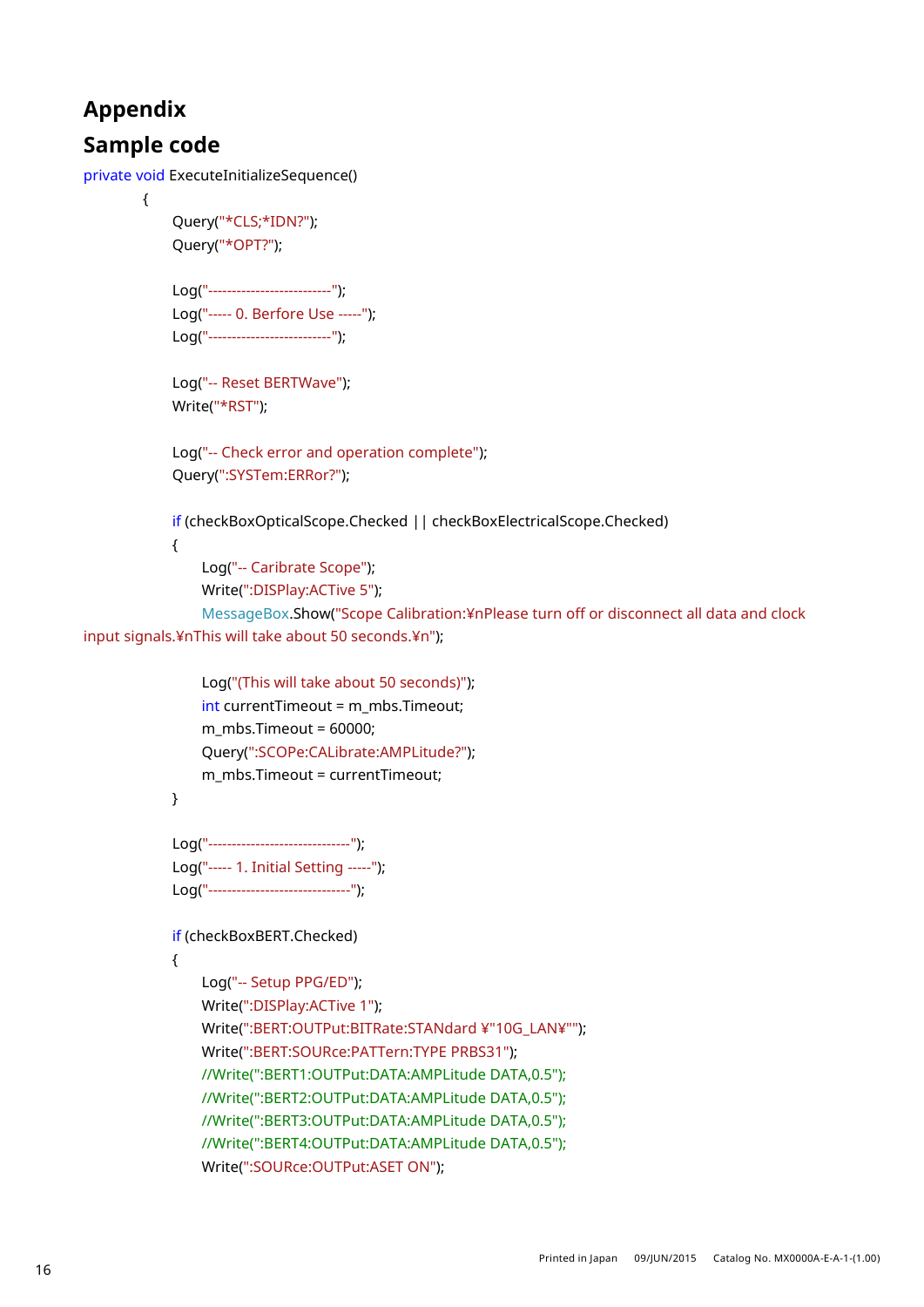```
 Log("-- Check error and setup operation complete");
                Query(":SYSTem:ERRor?");
 }
            if (checkBoxOpticalScope.Checked)
\{ Log("-- Setup O/E");
                Write(":OE:INPut:FILTer 6"); // 10GbE LAN/PHY (10.3125G)
                Write(":OE:INPut:WAVLength 1310");
                //Write(":OE:CONFigure:EXRCorrection 1");
                //Write(":OE:CONFigure:EXRCorrection:FACTor 3.00");
                Log("-- Check error and setup operation complete");
                Query(":SYSTem:ERRor?");
 }
            if (checkBoxOpticalScope.Checked || checkBoxElectricalScope.Checked)
\{ Log("-- Setup Scope trigger input");
                Write(":DISPlay:ACTive 5");
                if (checkBoxBERT.Checked)
\{ Write(":SCOPe:CONFigure:TRACking:DRATe 1");
                    Write(":SCOPe:CONFigure:TRACking:DRATe:MASTer 0");
 }
                else
\{ Write(":SCOPe:TIME:DATRate 10.3125 Gbps");
                    Write(":SCOPe:TIME:DIVRatio 4,CLKR");
                    Query(":SCOPe:TIME:ACQClock?");
 }
                Log("-- Check error and setup operation complete");
                Query(":SYSTem:ERRor?");
            }
        }
        private void ExecuteTestSequence()
 {
            byte[] image;
            Query("*CLS;*IDN?");
            Query("*OPT?");
            if (checkBoxOpticalScope.Checked)
\{ Log("---------------------------------------------");
                Log("----- 2. ExR Adjustment (Optical Scope) -----");
```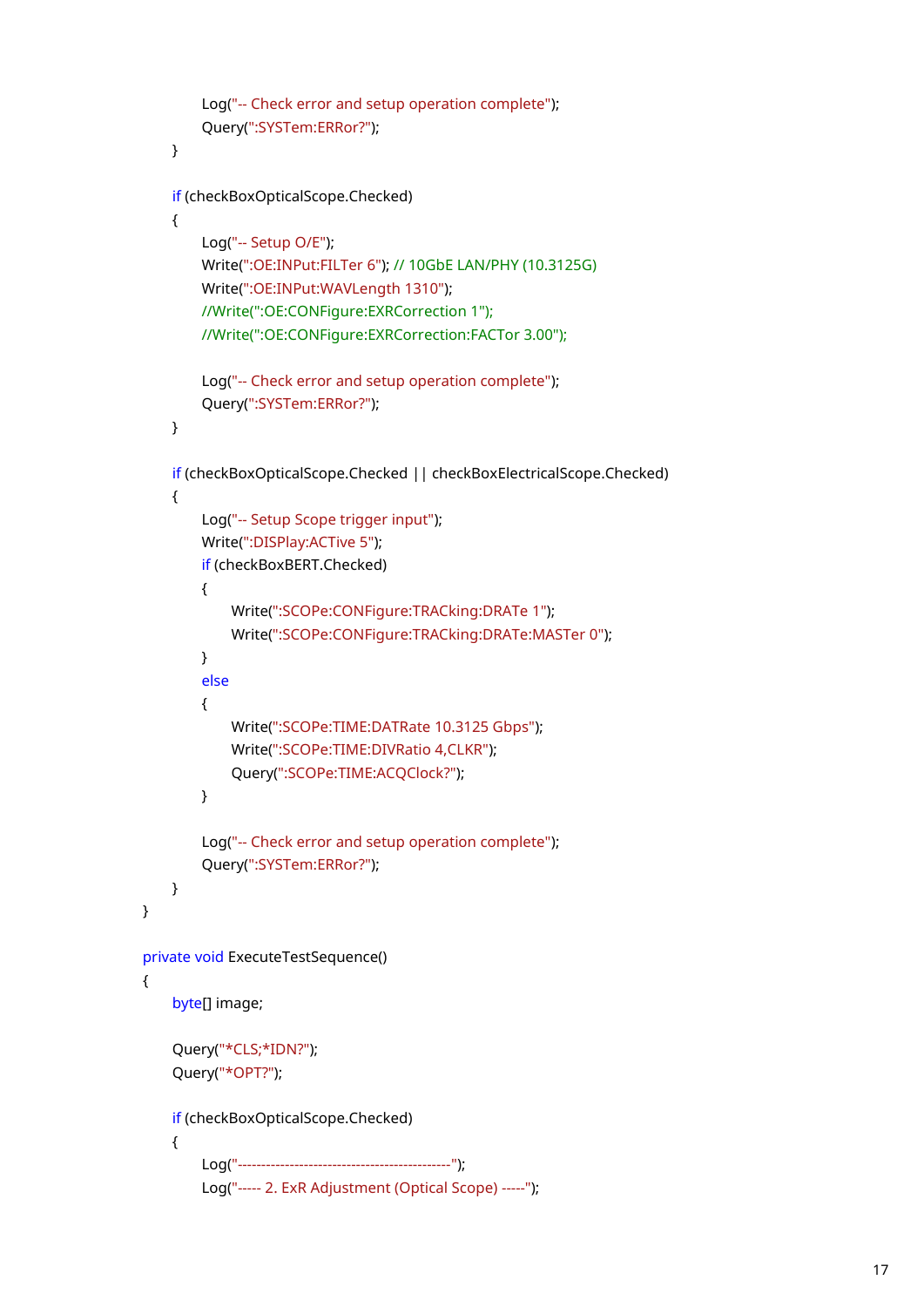```
 Log("---------------------------------------------");
```

```
 Log("-- Select CHB");
 Write(":SCOPe:INPut:CHA OFF");
 Write(":SCOPe:INPut:CHB ON");
 Write(":SCOPe:CONFigure:MEASure:CHANnel B");
 Log("-- Setup sampling parameter");
 Write(":SCOPe:OPTion:MAX:SAMPles:NUMber 1350");
```

```
 Log("-- Setup scale");
 Write(":SCOPe:DISPlay:WINDow:Y:DIVision:CHB 200");
```
Write(":SCOPe:ACCUmulation:TYPe PERSistency");

```
 Log("-- Setup test mode");
 Write(":SCOPe:CONFigure:MEASure:TYPe AMPTIME");
```

```
 Log("-- Setup display item");
 Write(":SCOPe:CONFigure:MEASure:AMPTIME1 CHB, 6");
 Write(":SCOPe:CONFigure:MEASure:AMPTIME2 CHB, 8");
```

```
 Log("-- Check error and setup operation complete");
 Query(":SYSTem:ERRor?");
```

```
 Log("-- Start sampling and query mesurement results");
 Write(":SCOPe:SAMPling:STATus RUN");
 while (true)
```

```
\{
```

```
 string avePower = Query(":SCOPe:FETCh:AMPLitude:AVEPower?").Split(',')[1];
 string extRatio = Query(":SCOPe:FETCh:AMPLitude:EXTRatio?").Split(',')[0];
 DialogResult retry = MessageBox.Show(
     "Average Power: " + avePower + " dBm¥n" +
```

```
 "Extinction Ratio: " + extRatio + " dB¥n" +
 "¥nRetry?",
```

```
 "",
```

```
 MessageBoxButtons.YesNo);
```

```
 if (retry == DialogResult.No)
```

```
{z} and {z} and {z} and {z} and {z}
```
break;

```
 }
               Write(":SCOPe:DISPlay:WINDow:GRAPhics:CLEar");
```

```
 }
```

```
 Write(":SCOPe:SAMPling:STATus HOLD");
```

```
 }
```

```
 if (checkBoxOpticalScope.Checked)
\{
```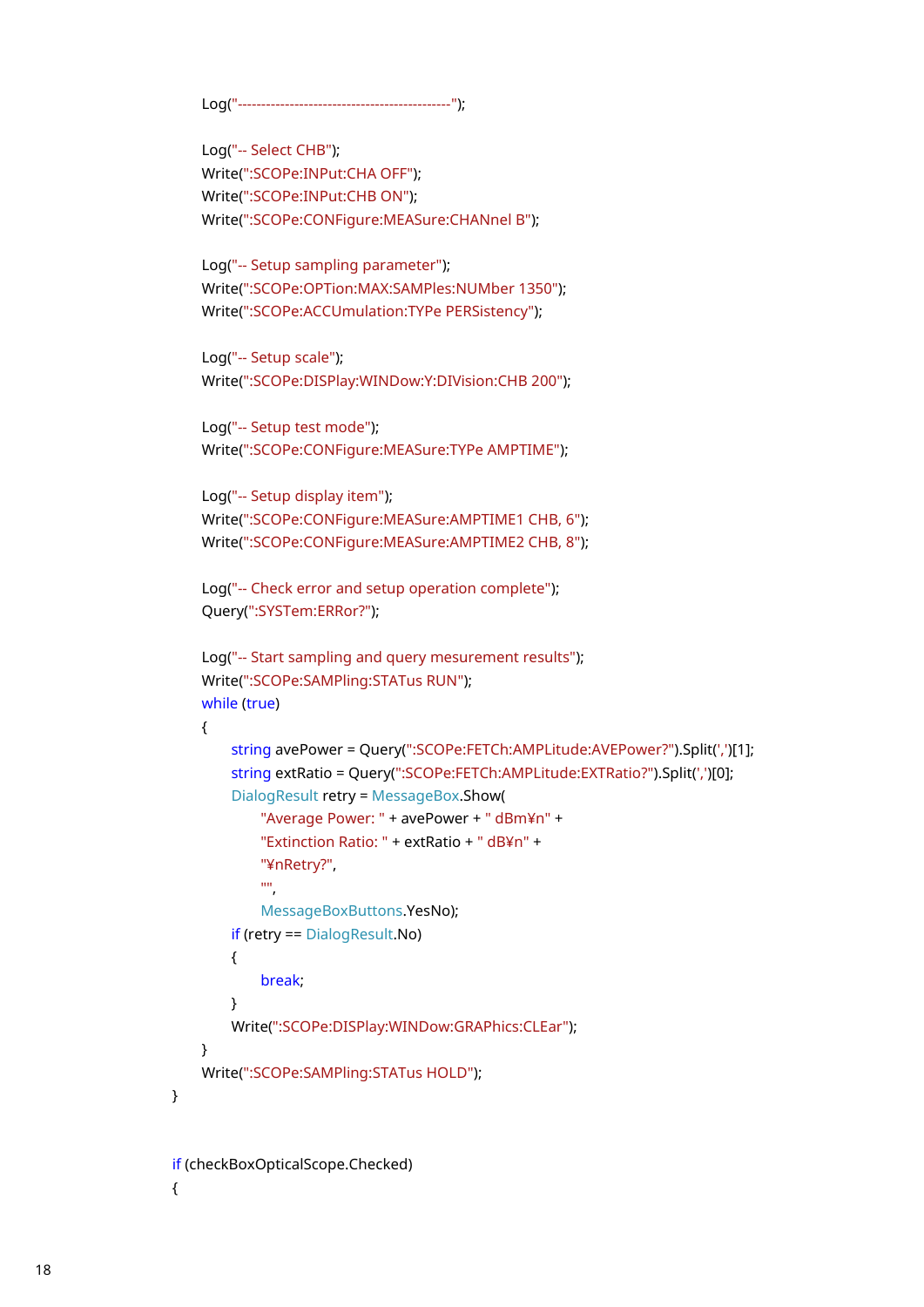Log("--------------------------------------------"); Log("----- 3. Waveform Test (Optical Scope) -----"); Log("--------------------------------------------");

 Log("-- Select CHB"); Write(":SCOPe:INPut:CHA OFF"); Write(":SCOPe:INPut:CHB ON"); Write(":SCOPe:CONFigure:MEASure:CHANnel B");

 Log("-- Setup sampling parameter"); Write(":SCOPe:OPTion:MAX:SAMPles:NUMber 1350"); Write(":SCOPe:ACCUmulation:TYPe LIMited"); Write(":SCOPe:ACCUmulation:LIMit WAVeform,100");

 Log("-- Setup test mode and mask"); Write(":SCOPe:CONFigure:MEASure:TYPe AMPMask"); Write(":SCOPe:CONFigure:MASK:TYPe 11");

 Log("-- Setup display item"); Write(":SCOPe:CONFigure:MEASure:AMPTIME1 CHB, 4"); Write(":SCOPe:CONFigure:MEASure:AMPTIME2 CHB, 6"); Write(":SCOPe:CONFigure:MEASure:AMPTIME3 CHB, 8"); Write(":SCOPe:CONFigure:MEASure:AMPTIME4 CHB, 15");

 Log("-- Setup scale"); Write(":SCOPe:DISPlay:WINDow:SCALe:AUTOscale BOTH");

 Log("-- Check error and setup operation complete"); Query(":SYSTem:ERRor?");

 Log("-- Start sampling and query mesurement results"); Write(":SCOPe:SAMPling:STATus RUN"); WaitStatus(":SCOPe:SAMPling:STATus?", "HOLD"); Query(":SCOPe:MEASure:MASK:MARGin?"); Query(":SCOPe:FETCh:AMPLitude:CROSsing?"); Query(":SCOPe:FETCh:AMPLitude:AVEPower?"); Query(":SCOPe:FETCh:AMPLitude:EXTRatio?"); Query(":SCOPe:FETCh:AMPLitude:OMA:MW?");

 Log("-- Screen copy"); Write(":MODule:ID 5"); Write(":SCOPe:EYEPulse:PRINt:COPY ¥"screen\_data¥", ¥"C:/screen\_copy¥""); image = BinaryQuery(":SYSTem:DISPlay:DATA?"); WriteImageToFile(image, @"C:¥bertwave\_screen\_copy¥screen\_copy\_optical.png");

}

if (checkBoxElectricalScope.Checked)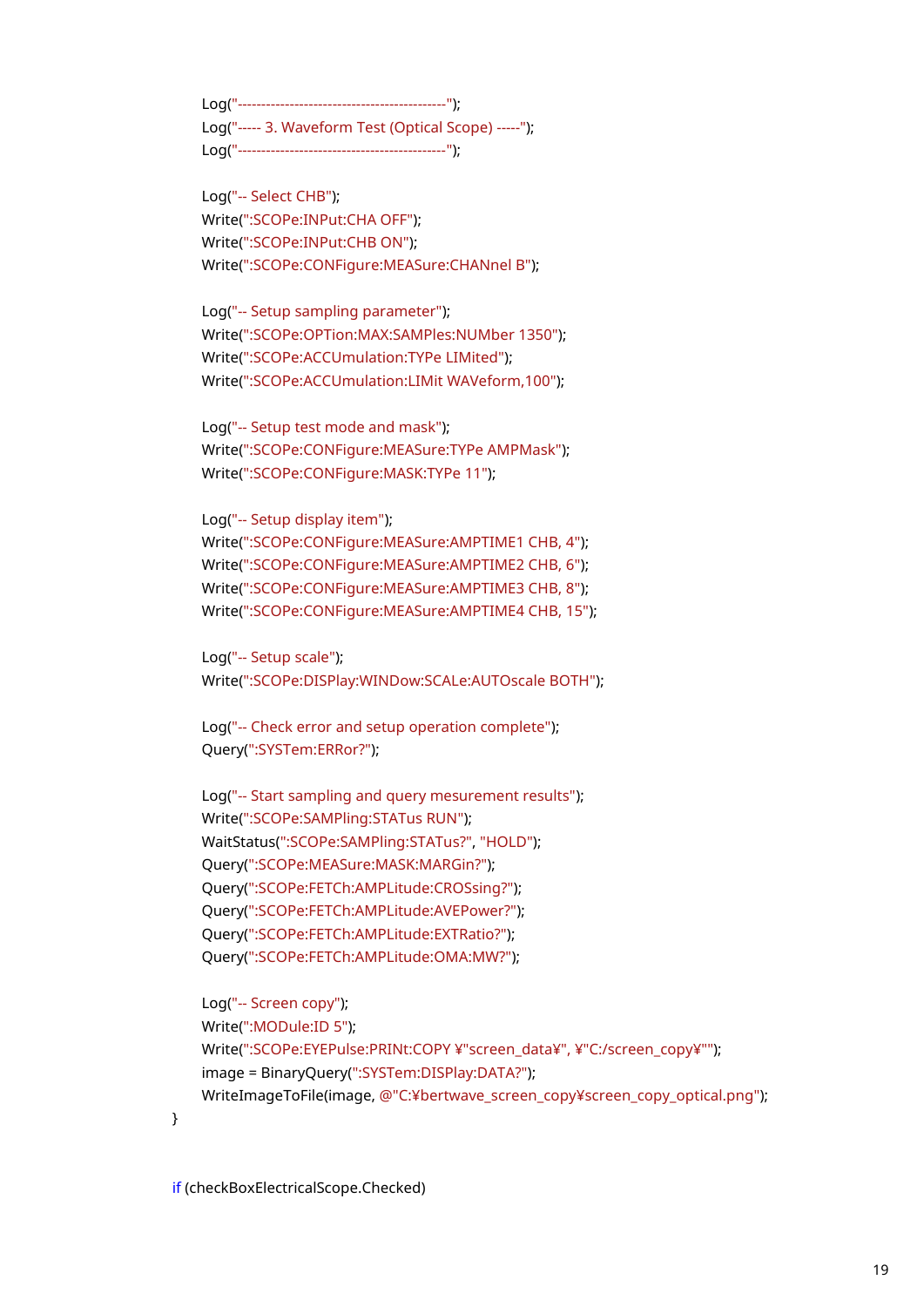$\{$ 

 Log("-----------------------------------------------"); Log("----- 4. Waveform Test (Electrical Scope) -----"); Log("-----------------------------------------------");

 Log("-- Select CHA"); Write(":SCOPe:INPut:CHA ON"); Write(":SCOPe:INPut:CHB OFF"); Write(":SCOPe:CONFigure:MEASure:CHANnel A");

 Log("-- Setup sampling parameter"); Write(":SCOPe:OPTion:MAX:SAMPles:NUMber 1350"); Write(":SCOPe:ACCUmulation:TYPe LIMited"); Write(":SCOPe:ACCUmulation:LIMit WAVeform,100");

 Log("-- Setup test mode"); Write(":SCOPe:CONFigure:MEASure:TYPe AMPTIME");

 Log("-- Setup display item"); Write(":SCOPe:CONFigure:MEASure:AMPTIME1 CHA, 9"); Write(":SCOPe:CONFigure:MEASure:AMPTIME2 CHA, 10"); Write(":SCOPe:CONFigure:MEASure:AMPTIME3 CHA, 11"); Write(":SCOPe:CONFigure:MEASure:AMPTIME4 CHA, 12");

 Log("-- Setup scale"); Write(":SCOPe:DISPlay:WINDow:SCALe:AUTOscale BOTH");

 Log("-- Check error and setup operation complete"); Query(":SYSTem:ERRor?");

 Log("-- Start sampling and query mesurement results"); Write(":SCOPe:SAMPling:STATus RUN"); WaitStatus(":SCOPe:SAMPling:STATus?", "HOLD"); Query(":SCOPe:FETCh:TIME:JITTer:PPeak?"); Query(":SCOPe:FETCh:TIME:JITTer:RMS?"); Query(":SCOPe:FETCh:TIME:TRISe?"); Query(":SCOPe:FETCh:TIME:FTIMe?");

 Log("-- Screen copy"); Write(":MODule:ID 5"); Write(":SCOPe:EYEPulse:PRINt:COPY ¥"screen\_data¥", ¥"C:/screen\_copy¥""); image = BinaryQuery(":SYSTem:DISPlay:DATA?"); WriteImageToFile(image, @"C:¥bertwave\_screen\_copy¥screen\_copy\_electrical.png");

}

if (checkBoxBERT.Checked)

 $\{$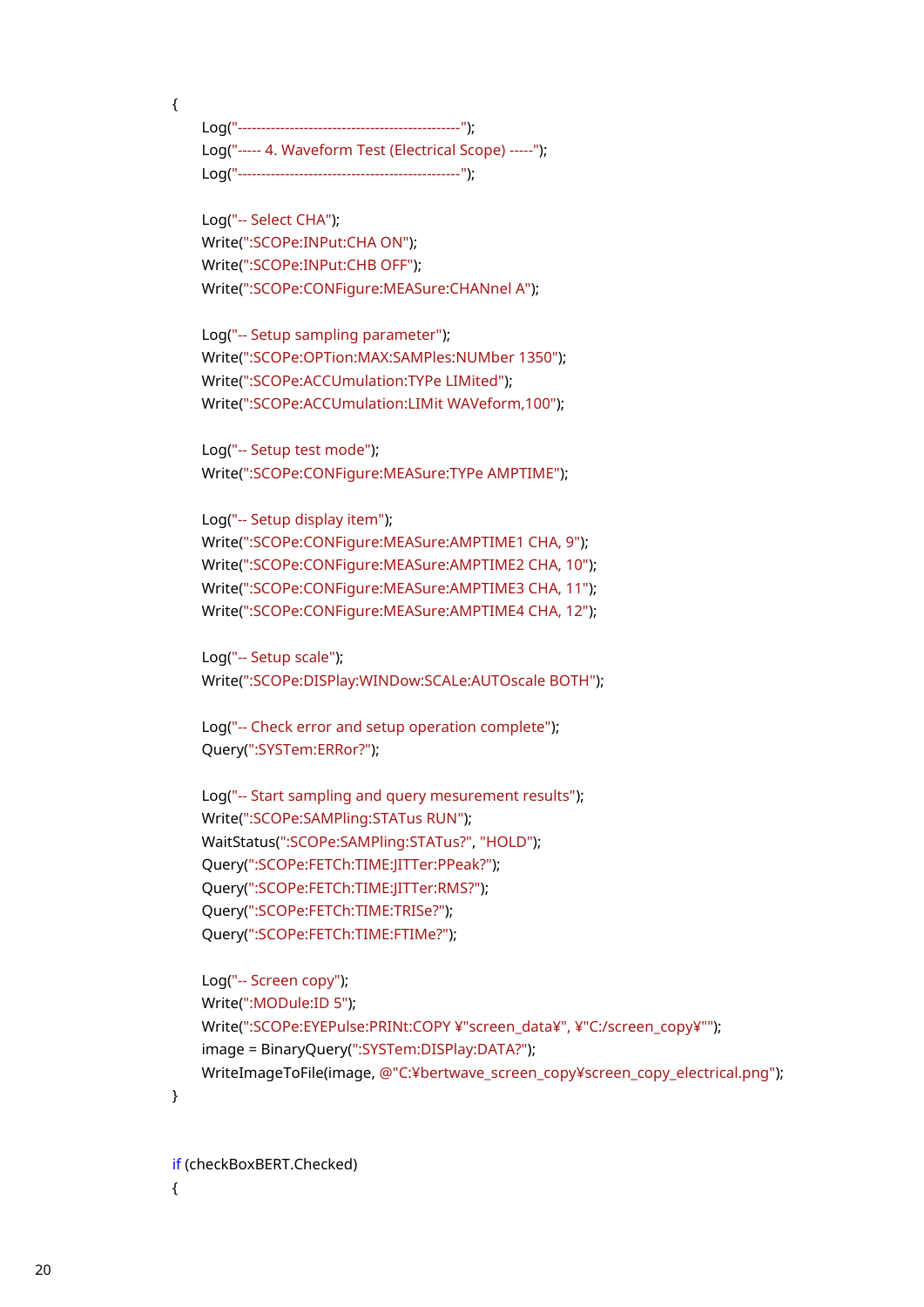```
 Log("---------------------------------------");
 Log("----- 5. Input Sensitivity (BERT) -----");
 Log("---------------------------------------");
```
DialogResult retry;

```
 Log("----------------------");
 Log("-- Short period BER --");
 Log("----------------------");
```
 do  $\{$ 

Log("-- (Setup ATT)");

```
 Log("-- Start measurement and query results");
 string er = Query(":BERT:ALL:SENSe:MEASure:IMMediate? 10,¥"ER:TOTal¥"");
 retry = MessageBox.Show("Error Rate: " + er + "¥n¥nRetry?", "",
```
MessageBoxButtons.YesNo);

} while (retry == DialogResult.Yes);

```
 Log("---------------------");
 Log("-- Long period BER --");
 Log("---------------------");
```
 Log("-- Setup mesurement period"); Write(":BERT:SENSe:MEASure:EALarm:MODE SINGle"); Write(":BERT:SENSe:MEASure:EALarm:PERiod 0,0,0,10"); // 10 sec

 Log("-- Check error and setup operation complete"); Query(":SYSTem:ERRor?");

do

### $\overline{\mathcal{L}}$

Log("-- (Setup ATT)");

```
 Log("-- Start measurement");
 Write(":BERT:ALL:SENSe:MEASure:STARt");
 WaitStatus(":BERT:ALL:SENSe:MEASure:EALarm:STATe?", "0");
```

```
 Log("-- Query results");
```

```
 string er = Query(":BERT:ALL:CALCulate:DATA:EALarm? ¥"CURRent:ER:TOTal¥"");
 retry = MessageBox.Show("Error Rate: " + er + "¥n¥nRetry?", "",
```
MessageBoxButtons.YesNo);

} while (retry == DialogResult.Yes);

```
 }
   }
```